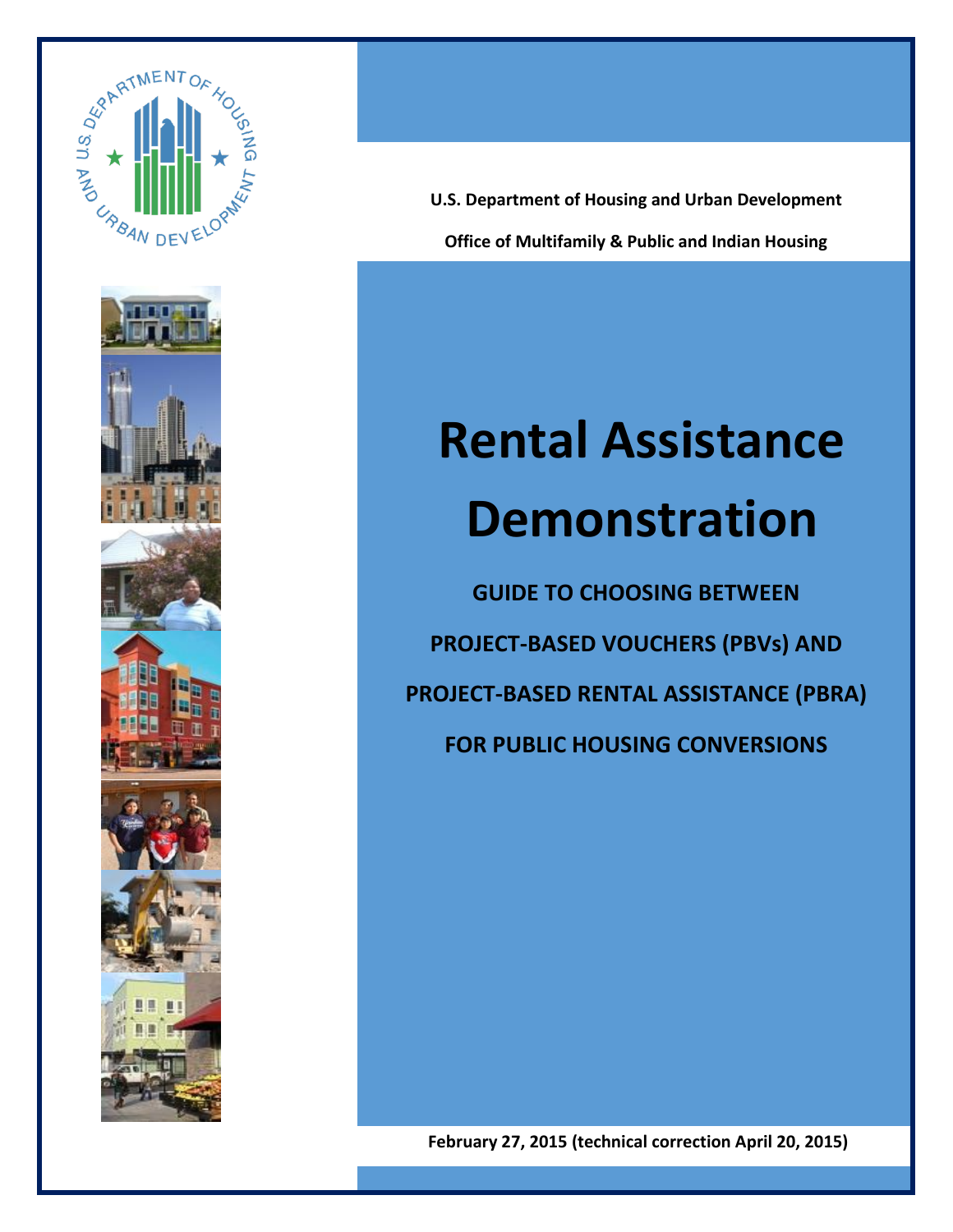#### **I. Introduction**

Under the Rental Assistance Demonstration (RAD) program's  $1<sup>st</sup>$  Component, a public housing authority (PHA) may convert assistance under the public housing program to long-term, project-based Section 8 assistance. A PHA must choose between two forms of project-based Section 8 assistance: Project-Based Vouchers (PBVs) and Project-Based Rental Assistance (PBRA). To assist PHAs in making this decision, this guide compares key requirements between these two forms of project-based Section 8 assistance.

By way of background, this document provides a short summary of the PBV and PBRA programs, followed by a grid comparing key program elements.

#### **II. The PBV Program**

In 1998, the Congress added a new provision to the Section 8 voucher program, allowing PHAs to take a portion of their voucher budget authority and "project-base" that authority.<sup>1</sup> The PBV Program, as it became known, would allow PHAs to sponsor or promote the development of certain "hard" units of low-income housing. In creating this new authority, though, the Congress also established some limits or parameters, including:

- Not more than 20% of a PHA's voucher budget authority may be project-based;
- Not more than 25% of the units in a project may be assisted, excepting single family properties (four or fewer units per structure), units serving elderly/disabled families, or families receiving supportive services; and,
- Each assisted household, after one year, is eligible for the next available voucher (also known as "Choice-Mobility").

As such, the PBVs are administered by the local voucher agency, which enters into a Housing Assistance Payments (HAP) contract with the project owner. The voucher agency receives an Administrative Fee for these PBV units, in the same manner in which it receives an Administrative Fee for other voucher units. With a few exceptions, standard voucher rules apply, including resident eligibility, tenant rent calculations, housing quality standards, rent reasonableness, etc. Because PBVs are part of the voucher program, the voucher agency administers the PBV waiting list (although it is permitted to maintain separate PBV waiting lists for each PBV project). Where the voucher agency also has an "interest" in the PBV project – say, the PHA is part of the ownership structure – the voucher agency must seek a third party to perform the rent reasonableness determination and to conduct the annual Housing Quality Standards (HQS) inspections.

Since the passage of the 1998 legislation, it is estimated that there are now about 80,000 PBV units nationally (or less than 4% of the approximately 2.2 million vouchers that are in circulation). Regulations implementing the PBV program are found at 24 CFR Part 983.

 $\overline{\phantom{a}}$ 

 $^1$  The project-based voucher law was initially enacted in 1998, as part of the statutory merger of the certificate and voucher tenant-based assistance programs. (See section 545 of the Quality Housing and Work Responsibility Act of 1998 (Pub L. 105–276) approved October 21, 1998) (QHWRA) amending 42 U.S.C. 1437f(o).) See also Section 8(o)(13) of the Housing Act of 1937.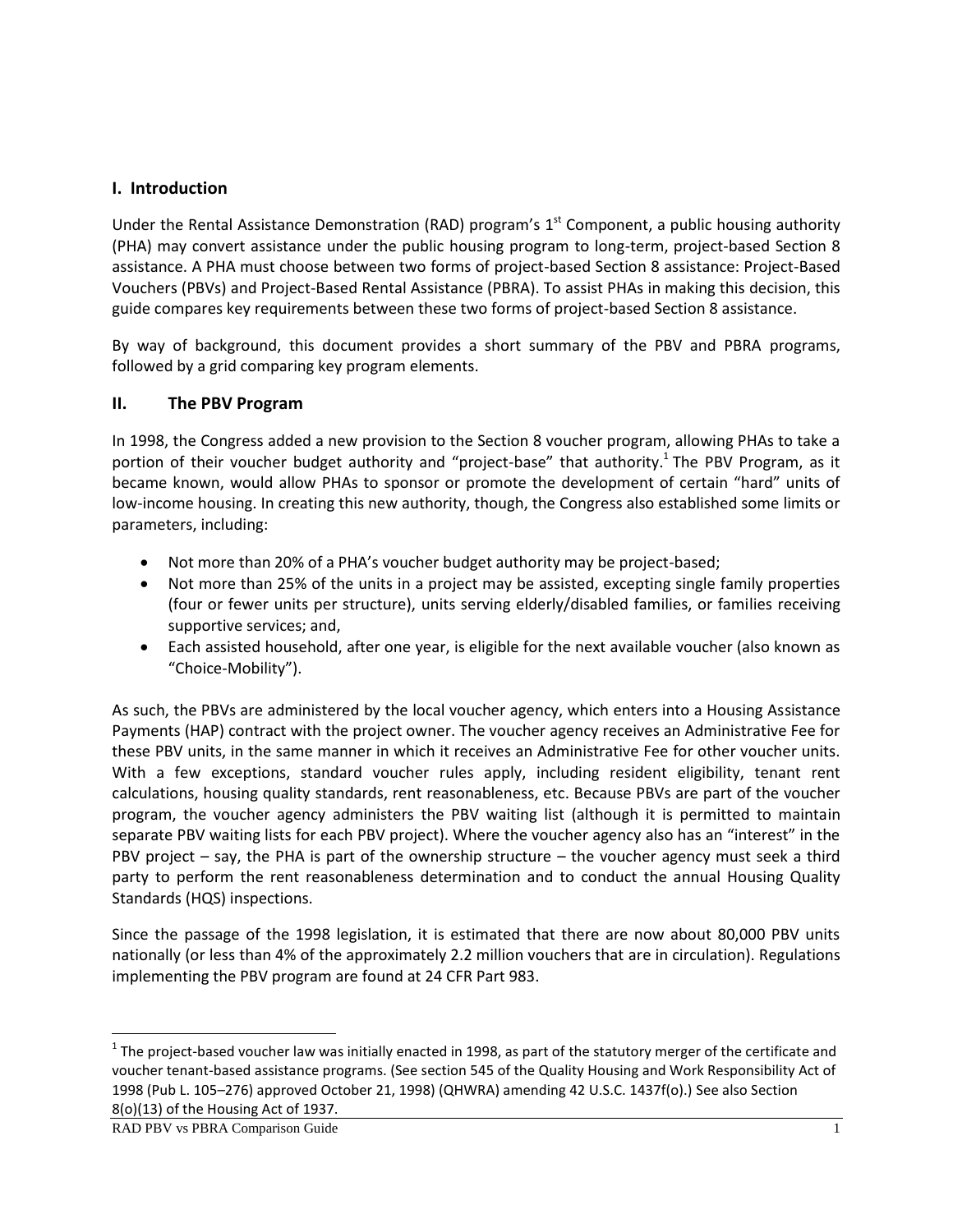As part of the RAD program, certain special PBV provisions were adopted to facilitate conversion. These include:

- The requirement that not more than 20% of a PHA's voucher budget authority be project-based was waived;
- The 25% income-mixing limitation was raised from 25% to 50%; and
- Various protections for existing residents at the time of conversion are provided, e.g., no "rescreening."

## **III. The PBRA Program**

The Section 8 Project Based Rental Assistance Program (PBRA) was authorized by Congress in 1974 to provide rental subsidies for eligible tenant families residing in newly constructed, substantially rehabilitated, and existing rental and cooperative apartment projects. Under it, developers (for-profit or non-profit) would build low-income housing and HUD would make up the difference between the HUDapproved rent (Contract Rent) for the assisted unit and the HUD-required rental contribution from eligible tenant families.

The New Construction and Substantial Rehabilitation programs provided rental assistance for the development of newly constructed or substantially rehabilitated privately owned rental housing financed with any type of construction or permanent financing, including applicable FHA Multifamily Mortgage Insurance Programs. Later, the Section 8 Loan Management Set-Aside (LMSA) Program was developed primarily to provide financial assistance in the form of rental subsidies to multifamily properties subject to FHA-insured and HUD-held mortgage loans which were in immediate or potential financial difficulty.

Projects developed under PBRA were often supported at above-market rents. The Project Owner would enter into an Agreement to Enter into a Housing Assistance Payments (AHAP) contract with HUD, which, following acceptable completion of construction, would be replaced with a long-term HAP contract. Essentially, owners/developers were able to leverage private debt and equity through the guaranteed rents from long-term contracts.

In total, approximately 1.2 million low-income households are being served under the PBRA program. As the original contracts have expired (or are expiring), three key events have happened:

- First, some owners have decided to "opt-out." In most all instances, when an owner opt-outs the tenants are issued tenant protection vouchers, or TPVs.
- Second, beginning in/around FY2000, HUD stopped issuing fully-funded long-term contracts. Instead, long-term renewal contracts have been "subject to annual appropriations."
- Third, there has been a push to set rents at market, which could mean either lowering abovemarket rents (mark down to market) or raising below-market rents (mark up to market).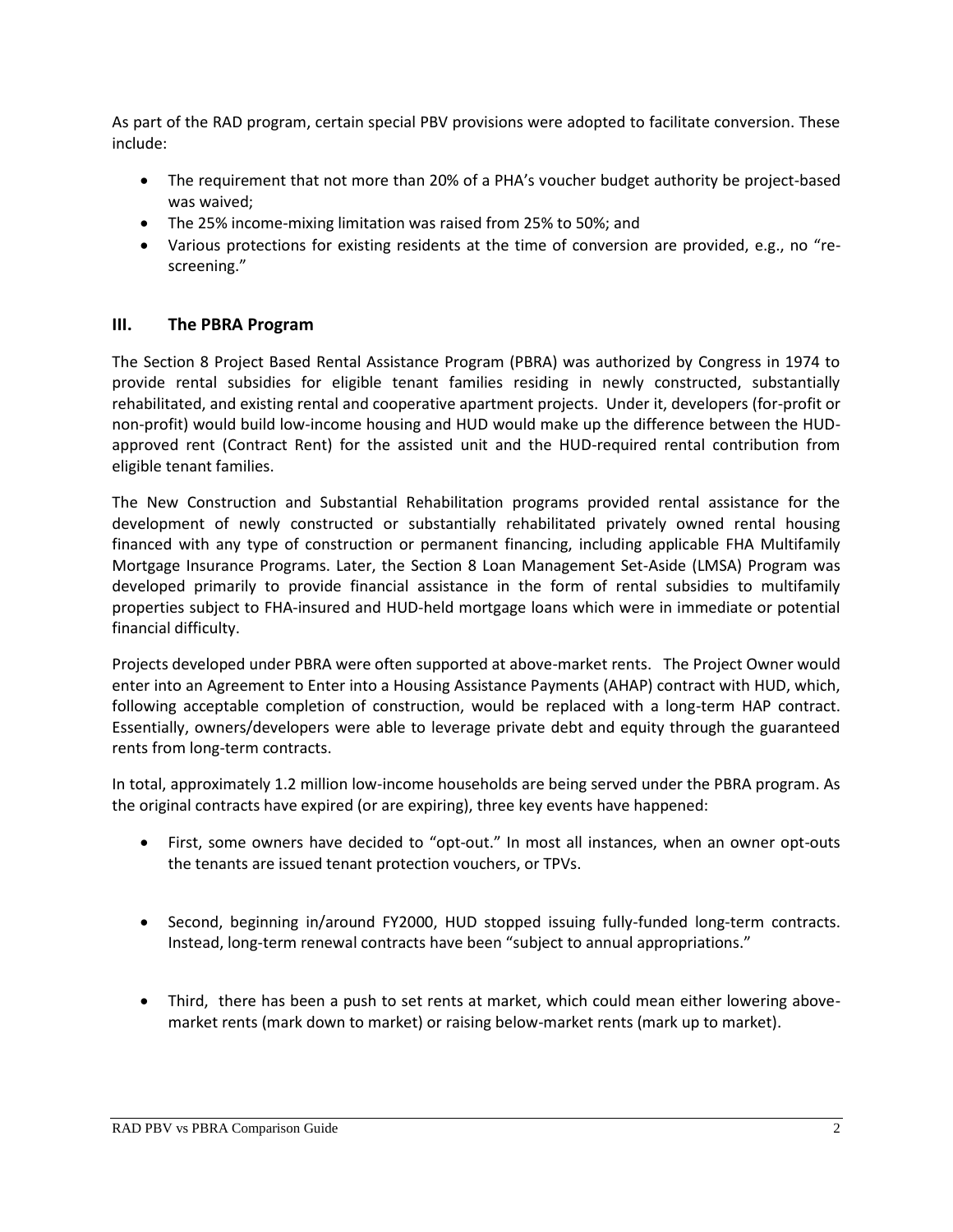PBRA units are administered by HUD's Office of Housing, with the HAP oversight functions contracted to Performance-Based Contract Administrators (PBCAs). (Under RAD, the Department has decided to administer these contracts directly, at least for the near future.)

The PBRA program consists of "Old Regulation" and "New Regulation" Section 8 contracts.<sup>2</sup> Principally, the "Old Regulation" contracts did not have restrictions on dividends (cash flow). Under RAD, the Department decided to treat the units converted to PBRA as "Old Regulation" contracts, i.e., there is no restriction on cash flow.<sup>3</sup>

## **IV. Program Comparisons**

The table that follows compares the PBV program with the PBRA program against key programmatic requirements, e.g., rent-setting, income-mixing, Choice-Mobility, etc. Again, this comparison is provided simply as a means of assisting PHAs in deciding, under RAD, whether to convert to PBV or PBRA.

 $^3$  See PIH Notice 2012-32, REV-1, July 2, 2013, Section 1.7, second paragraph as well as footnote 35.

RAD PBV vs PBRA Comparison Guide 3

 2 "Old Regulation contracts" include those where HUD issued the "notification of selection" before November 5, 1979 for the Section 8 New Construction Program or before February 20, 1980 for the Substantial Rehabilitation Program and should have Housing Assistance Payments (HAP) contracts that do not contain restrictions as described in existing 24 CFR Parts 880 and 881. Properties that submitted an "initial application" before February 29, 1980 to a State Agency are considered old regulation projects and should have HAP contracts that do not contain restrictions as described in existing 24 CFR Part 883.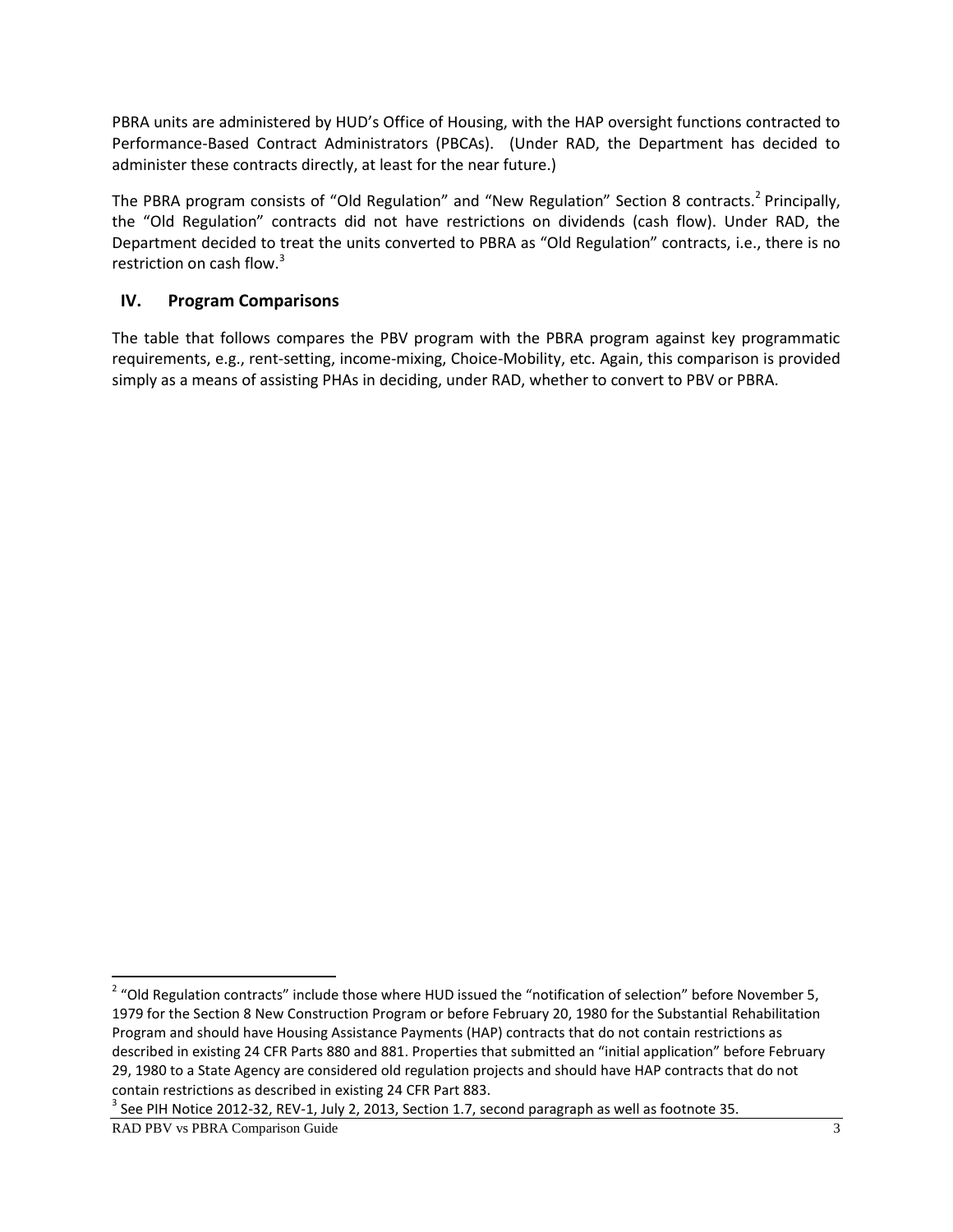# **COMPARISON OF PROJECT-BASED VOUCHERS (PBVs) AND PROJECT-BASED RENTAL ASSISTANCE (PBRA) UNDER THE RENTAL ASSISTANCE DEMONSTRATION (RAD) PROGRAM**

| <b>Program Requirement</b>             | <b>Project Based Vouchers</b><br>(PBVs)                                                                                                                                                                                                                                                                                                                                                                                                                                       | <b>Project Based Rental Assistance</b><br>(PBRA)                                                                                                                                                                                                                                                                |
|----------------------------------------|-------------------------------------------------------------------------------------------------------------------------------------------------------------------------------------------------------------------------------------------------------------------------------------------------------------------------------------------------------------------------------------------------------------------------------------------------------------------------------|-----------------------------------------------------------------------------------------------------------------------------------------------------------------------------------------------------------------------------------------------------------------------------------------------------------------|
| General<br>ı.<br><b>Provisions</b>     |                                                                                                                                                                                                                                                                                                                                                                                                                                                                               |                                                                                                                                                                                                                                                                                                                 |
| Congressional<br><b>Appropriations</b> | As a subcomponent of the Housing Choice<br>Voucher (HCV) program, PBVs are subject to<br>annual appropriations as approved<br>by<br>Congress and allocated by HUD through each<br>PHA's Annual Contributions Contract.<br>lf<br>Congress provides less than full funding for<br>the HCV program, then PHAs administering<br>HCV programs are faced with decisions<br>regarding how best to absorb the impact of<br>these cuts.<br>If, in the event of insufficient funding, a | PBRA HAP contract renewals are subject to annual<br>appropriations as approved by Congress. To date,<br>HUD has never failed to renew a PBRA contract.<br>This record has been upheld even in years when<br>HUD did not have enough funding to renew PBRA<br>contracts for a full 12-month period. <sup>4</sup> |
|                                        | voucher agency determines that it must<br>terminate the contract, it must comply with<br>the provisions of 24 CFR 983.205(c); however,<br>the RAD Use Agreement would continue for<br>what would have been the remaining term of<br>the HAP contract.                                                                                                                                                                                                                         |                                                                                                                                                                                                                                                                                                                 |
| <b>Income Mixing</b>                   | Under RAD, up to 50% of the units in a project<br>may be assisted, excepting single-family<br>homes (four or fewer units per building) or<br>units serving elderly/disabled families or<br>families receiving supportive services.<br>Note: For existing public housing tenants,<br>assistance may not be terminated if services                                                                                                                                              | No limit on percentage of PBRA units in a project<br>(i.e., can be 100% assisted).                                                                                                                                                                                                                              |
| II. Contracts and                      | are declined.                                                                                                                                                                                                                                                                                                                                                                                                                                                                 |                                                                                                                                                                                                                                                                                                                 |
| <b>Rents</b>                           |                                                                                                                                                                                                                                                                                                                                                                                                                                                                               |                                                                                                                                                                                                                                                                                                                 |
| <b>Initial Contract Term</b>           | The initial contract term must be for at least<br>15 years but the voucher agency may increase<br>it up to 20 years. The voucher agency may<br>also automatically extend the contract for<br>another 15 years.                                                                                                                                                                                                                                                                | 20 year initial term.                                                                                                                                                                                                                                                                                           |
| <b>Contract Renewal</b>                | Mandatory. Upon contract expiration,<br>administering agency offers, and PHA accepts,<br>contract renewal.                                                                                                                                                                                                                                                                                                                                                                    | Mandatory. Upon contract expiration, HUD offers,<br>and PHA accepts, contract renewal.                                                                                                                                                                                                                          |

 4 During years where Congress has failed to appropriate sufficient funds to fully renew all PBRA contracts, it has allowed HUD instead to reduce the number of months of renewal funding to just the amount needed to extend the renewal into the next fiscal year.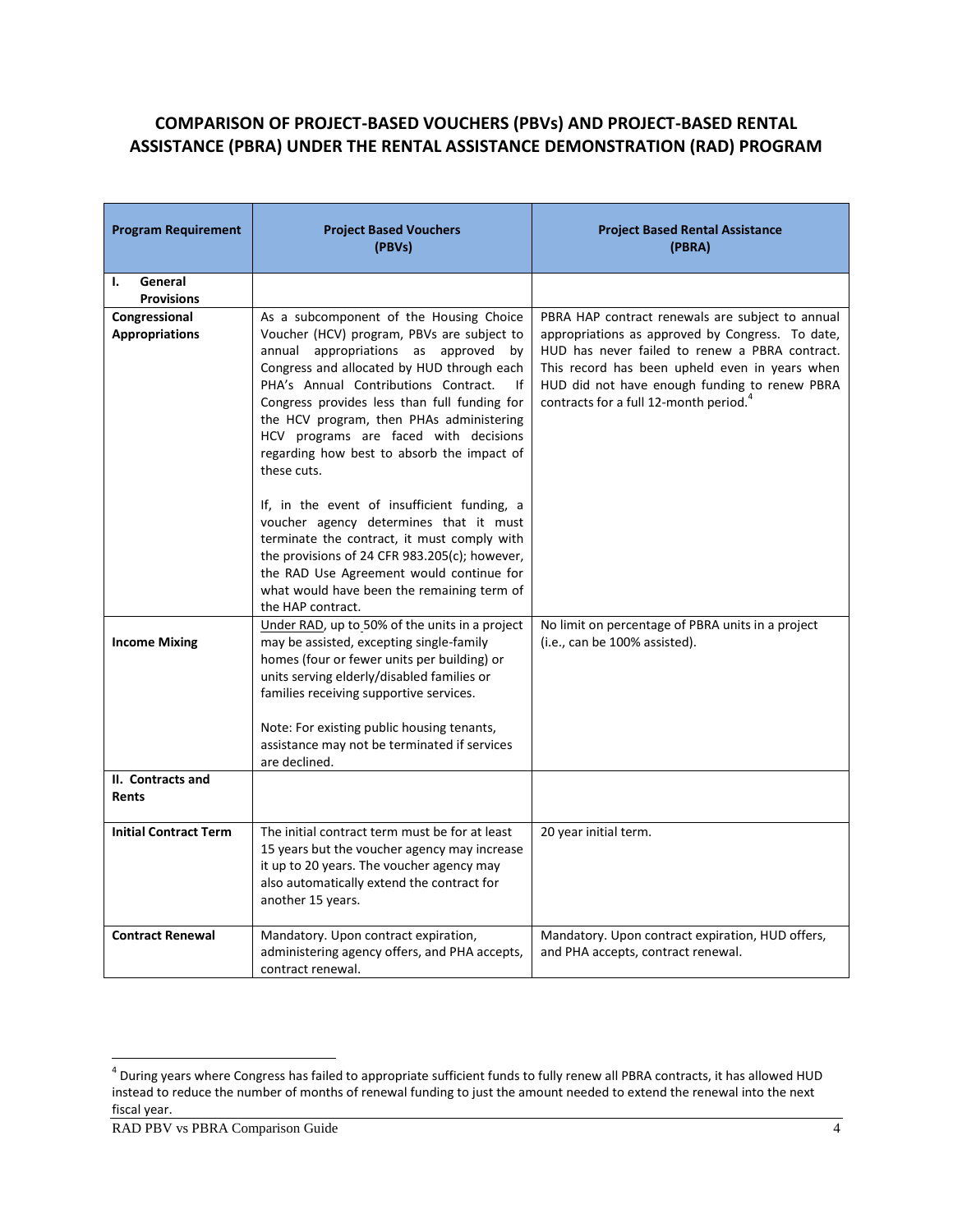| <b>Rent Caps</b>                                                              | Current public housing funding is limited by<br>the lower of (1) reasonable rent or (2) 110%<br>of the payment standard FMR. <sup>5</sup>                                                                                                                                                                                                                                                                                                | Current public housing funding cannot exceed 120%<br>of the FMR, except in the case where current<br>funding is below market, in which case the current<br>funding cannot exceed 150% of FMR, but only if<br>supported by a rent comparability study. |
|-------------------------------------------------------------------------------|------------------------------------------------------------------------------------------------------------------------------------------------------------------------------------------------------------------------------------------------------------------------------------------------------------------------------------------------------------------------------------------------------------------------------------------|-------------------------------------------------------------------------------------------------------------------------------------------------------------------------------------------------------------------------------------------------------|
| <b>Contract Rent</b><br><b>Increases</b>                                      | OCAF annual adjustments, as published in<br>Federal Register, up to reasonable rent<br>charged by comparable unassisted units in<br>private market.                                                                                                                                                                                                                                                                                      | OCAF annual adjustments. Published annually in<br>Federal Register.                                                                                                                                                                                   |
| <b>Vacancy Payments</b>                                                       | The voucher agency may provide up to two<br>full months of vacancy payments per 24 CFR<br>983.352.                                                                                                                                                                                                                                                                                                                                       | The project is eligible for 60 days of vacancy<br>payments pursuant to 24 CFR 880.611.                                                                                                                                                                |
| <b>Rehab Assistance</b><br><b>Payments</b>                                    | Under RAD, unoccupied units undergoing<br>rehab or construction are eligible for Rehab<br>Assistance Payments equal to the subsidy the<br>project received prior to conversion under<br>the Operating Fund and Capital Fund<br>programs. See Section 1.6.B.8 (Section 1.7.A.9<br>for PBRA) of the RAD Notice. These Rehab<br>Assistance Payments are limited to units<br>eligible for Operating Fund subsidy prior to<br>RAD conversion. | Same.                                                                                                                                                                                                                                                 |
| III. Tenants                                                                  |                                                                                                                                                                                                                                                                                                                                                                                                                                          |                                                                                                                                                                                                                                                       |
| <b>Re-Screening of</b><br><b>Tenants at time of</b><br>Conversion             | No re-screening of initial tenants.                                                                                                                                                                                                                                                                                                                                                                                                      | Same.                                                                                                                                                                                                                                                 |
| <b>Right to Return for</b><br><b>Initial Tenants at Time</b><br>of Conversion | Residents have right to return once<br>rehab/new construction is completed.                                                                                                                                                                                                                                                                                                                                                              | Same.                                                                                                                                                                                                                                                 |
| <b>Phasing of Rent</b><br><b>Increase</b>                                     | PHA can implement phased rent increase<br>phased over 3- or 5- year period if RAD<br>conversion results in tenant monthly rent<br>increases by more than 10% or \$25.                                                                                                                                                                                                                                                                    | Same.                                                                                                                                                                                                                                                 |
| <b>Resident Participation</b>                                                 | Residents have right to establish and operate<br>resident organization. The project shall also<br>provide \$25 per occupied unit annually in<br>resident participation funding.                                                                                                                                                                                                                                                          | Same.                                                                                                                                                                                                                                                 |
| <b>Choice Mobility</b>                                                        | Resident right to move with voucher (or other<br>comparable tenant-based rental assistance)<br>after 12 months from occupancy. See 24 CFR<br>983.260.                                                                                                                                                                                                                                                                                    | Under RAD PBRA contracts, residents have the right<br>to move with tenant-based assistance after the later<br>of 24 months from date of execution of the HAP<br>contract or 24 months after the move-in date.                                         |
|                                                                               | Tenant-based voucher comes from existing<br>voucher supply from PHA, subject to<br>availability. If no tenant-based rental<br>assistance is available, family receives next<br>available opportunity.                                                                                                                                                                                                                                    | HUD allows PHAs to limit the number of Choice-<br>Mobility moves under the PBRA program in two<br>ways:<br>A PHA is not required to provide                                                                                                           |
|                                                                               | There are no Choice Mobility exceptions in<br>PBV.                                                                                                                                                                                                                                                                                                                                                                                       | more than one-third of its turnover<br>vouchers to<br>residents of RAD<br>properties requesting them in any<br>one year; and                                                                                                                          |
|                                                                               |                                                                                                                                                                                                                                                                                                                                                                                                                                          | A PHA can limit Choice-Mobility                                                                                                                                                                                                                       |

 5 Correction made on April 20, 2015